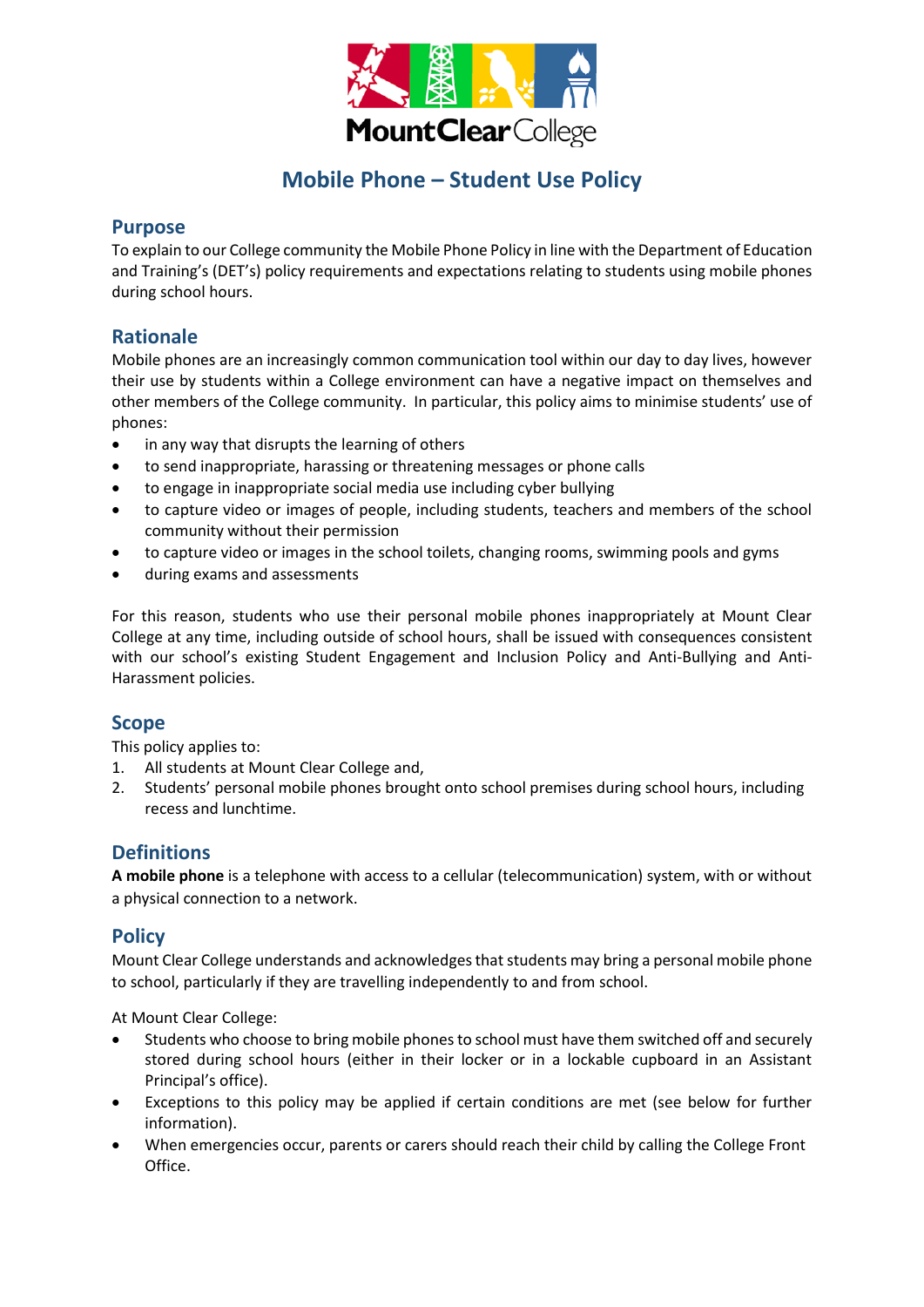

### **Personal mobile phone use**

In accordance with the DET's [Mobile Phones Policy](https://www.education.vic.gov.au/school/principals/spag/safety/Pages/mobilephones.aspx) issued by the Minister for Education, personal mobile phones must not be used at Mount Clear College during school hours, including lunchtime and recess, unless an exception has been granted.

Where a student has been granted an exception, the student must use their mobile phone for the purpose for which the exception was granted, and in a safe, ethical and responsible manner.

#### **Secure storage**

Mobile phones owned by students at Mount Clear College are considered valuable items and are brought to school at the owner's (student's or Parent/Carer's) risk. Students are encouraged not to bring a mobile phone to school unless there is a compelling reason to do so. Please note that Mount Clear College does not have accident insurance for accidental property damage or theft. Students and their parents/carers are encouraged to obtain appropriate insurance for valuable items.

Where students bring a mobile phone to school, Mount Clear College will provide secure storage. Secure storage is storage that cannot be readily accessed by those without permission to do so. At Mount Clear College students are required to store their phones, either in their lockers or handed into an Assistant Principal's office to be placed in a lockable cupboard.

#### **Enforcement**

At Mount Clear College inappropriate use of mobile phones is **any use during school hours, from 9am until 3.15pm,** unless an exception has been granted. If a student is found to have a mobile phone within these times the following will apply:

- The student will be asked to turn the phone off and hand it to the staff member
- The phone will be taken to the Front Office for safe-keeping
- The student's parent or guardian will be contacted and asked to collect the phone from the Front **Office**
- The phone will be kept securely at the Front Office until it can be collected by the parent or carer.

Whilst this policy does not currently apply to wearables, eg. smart watches, there is an expectation that should a student wear a smart watch that notifications be switched off during school hours.

#### **Exceptions**

Exceptions to the policy:

- may be applied during school hours if certain conditions are met, specifically,
	- o Health and wellbeing-related exceptions; and
	- o Exceptions related to managing risk when students are offsite.
- can be granted by the Principal in accordance with the DET's [Mobile Phones Policy.](https://www.education.vic.gov.au/school/principals/spag/safety/Pages/mobilephones.aspx)

The three categories of exceptions allowed under the DET's [Mobile Phones Policy](https://www.education.vic.gov.au/school/principals/spag/safety/Pages/mobilephones.aspx) are:

#### **1. Learning-related exceptions**

| <b>Specific exception</b>                            | <b>Documentation</b>                 |
|------------------------------------------------------|--------------------------------------|
| For students for whom a reasonable adjustment to     | Individual Learning Plan, Individual |
| a learning program is needed because of a disability | Education Plan                       |
| or learning difficulty                               |                                      |